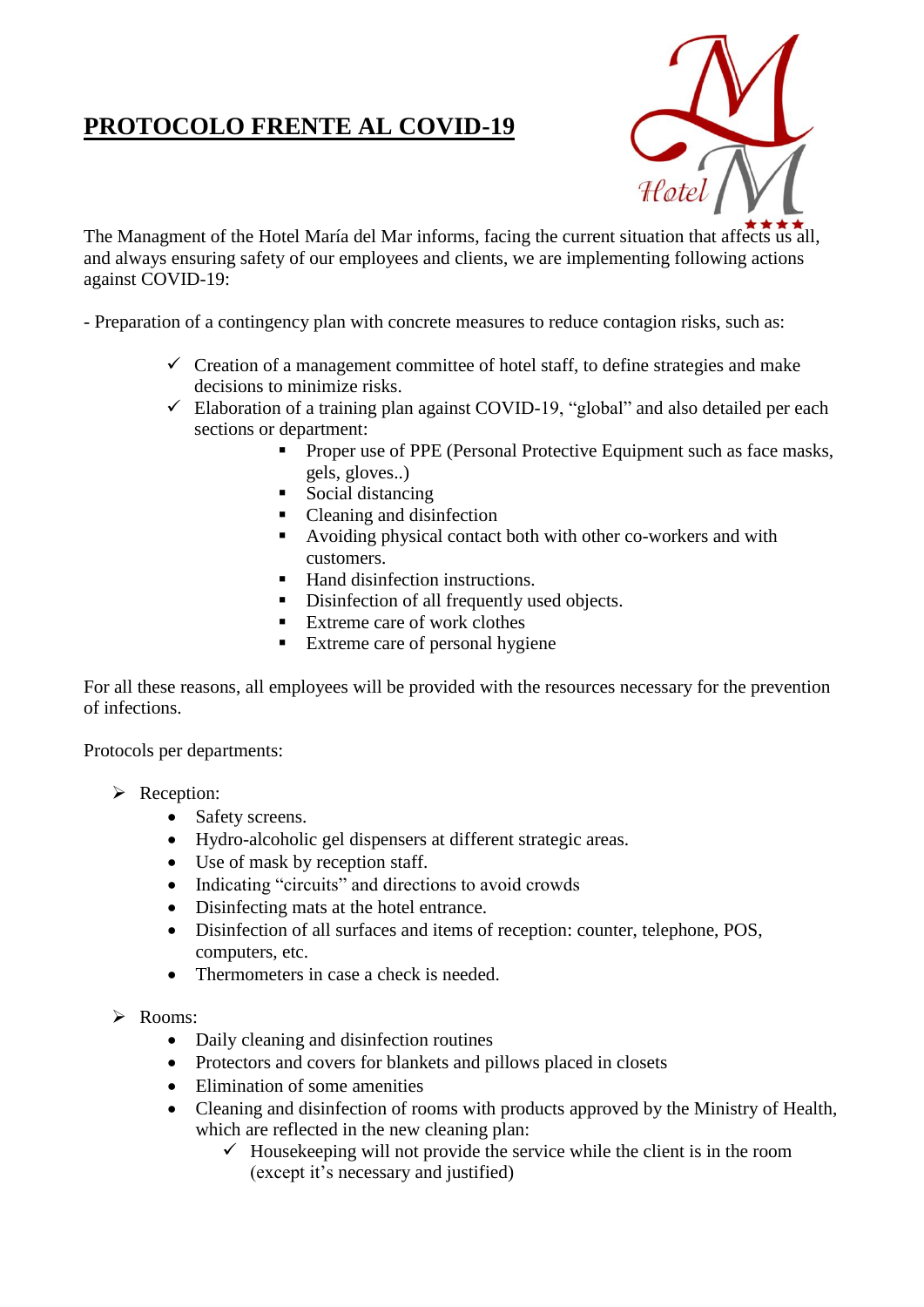- $\checkmark$  The staff will provide the service with FFP2 masks and disposable latex gloves.
- $\checkmark$  After the service, the staff will carry out a hygiene protocol for hand washing in the areas enabled on each floor
- $\triangleright$  Kitchen:

Application of HACCP system updated to COVID-19 restrictions, which contemplates the cleaning and disinfection of all kitchen areas, with the officially recommended products.

Correct food handling, extreme personal hygiene.

A daily control of air conducts and extractors.

Providing an area for the suppliers, to collect and disinfect products before placing them in the fridges or storage.

P Restaurant:

Disinfectant mat at the entrance.

Dispensers with hydro-alcoholic gel for the use of both, clients and staff.

Reduction of capacity and extension of opening hours due to maintain safe distance between guests. Indicating directions of a "circuit" to avoid crowds. Extended staff assistance and entry control. At the buffet area – obligatory use of face masks and hand sanitizers. Face masks should be brought by client, hotel will provide gloves and hydra-alcoholic gel at the entrance.

Entrants, appetizers, cold plates and desserts available on individual and plastic wrap protected plates, hot dishes as "assisted buffet" served by staff.

All Inclusive meal plan – more points for beverages and snacks available, all handed out by the staff with PPE's (no self service). The cups from methacrylate available at the arrival for  $2 \epsilon$  for personal use of each client.

## $\triangleright$  Animation program:

Reduced to the outdoor activities, all limited and designed accordingly to social distancing. Disinfection of all equipment after each use.

 $\triangleright$  Rars:

Reduced capacity, accordingly to social distancing limits. Dispensers with hydro-alcoholic gel. Screens, staff with face masks. Frequent replacement or elimination of elements of common use (for example paper Menu's) Distance between tables. Frequent "airing" of common spaces.

 $\triangleright$  Gym:

Reduced capacity, accordingly to social distancing limits. Frequent replacement or elimination of elements of common use. Disinfection of gear and equipment after each use. Maintaining space between gear and machines.

 $\triangleright$  Common areas: